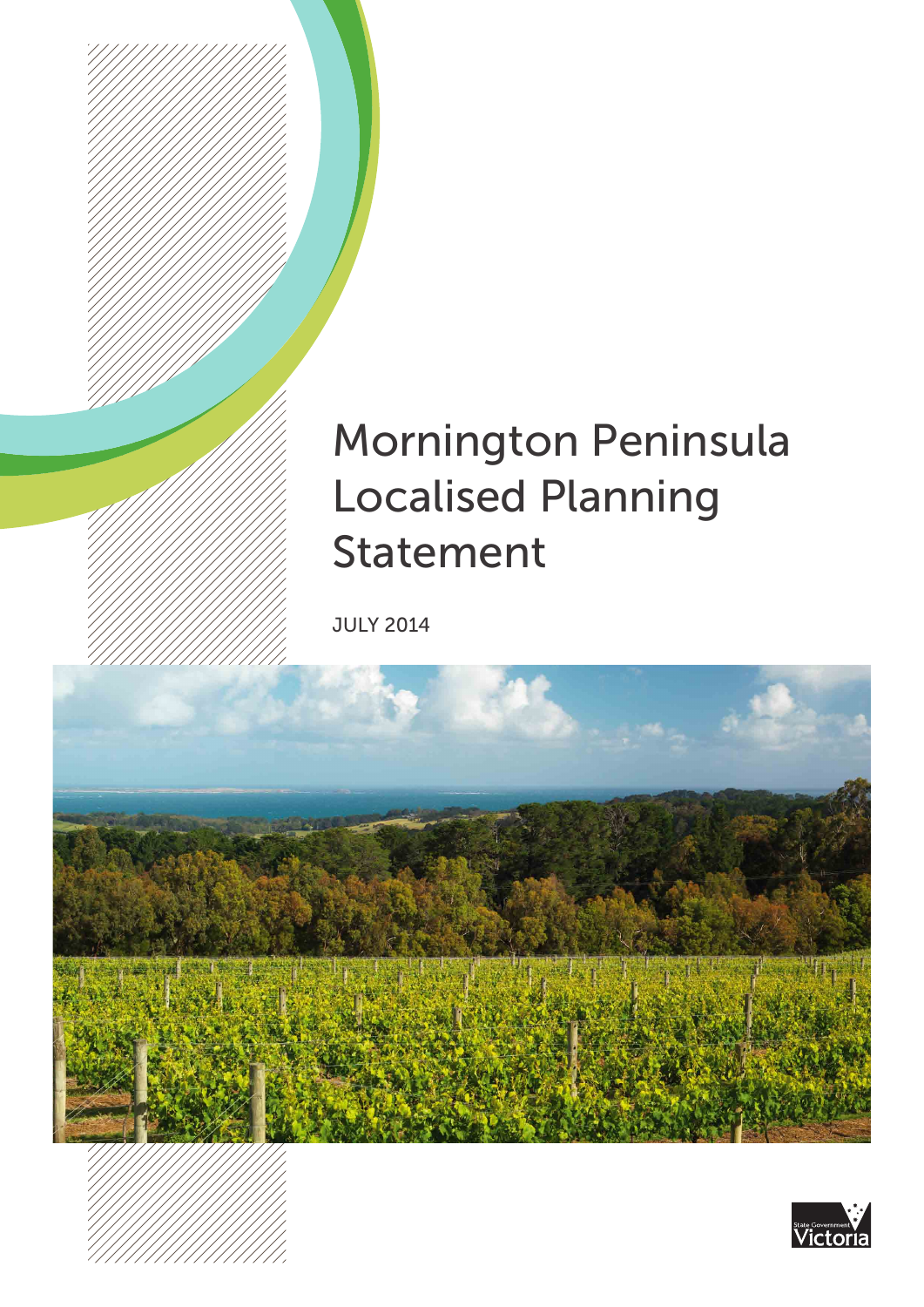Authorised and published by the Victorian Government,

1 Treasury Place, Melbourne

July 2014

ACCESSIBILITY

If you would like to receive this publication in an accessible format, such as large print or audio, telephone Victorian Government Contact Centre on 1300 366 356 or email planning.systems@dtpli.vic.gov.au

Unless indicated otherwise, this work is made available under the terms of the Creative Commons Attribution 3.0 Australia licence.

To view a copy of this licence, visit creativecommons.org/licences/by/3.0/au

It is a condition of this Creative Commons Attribution 3.0 Licence that you must give credit to the original author who is the State of Victoria.

This document is also available in accessible Word format at www.dtpli.vic.gov.au/localised-planning-statements

All images courtesy of Mornington Peninsula Shire Council.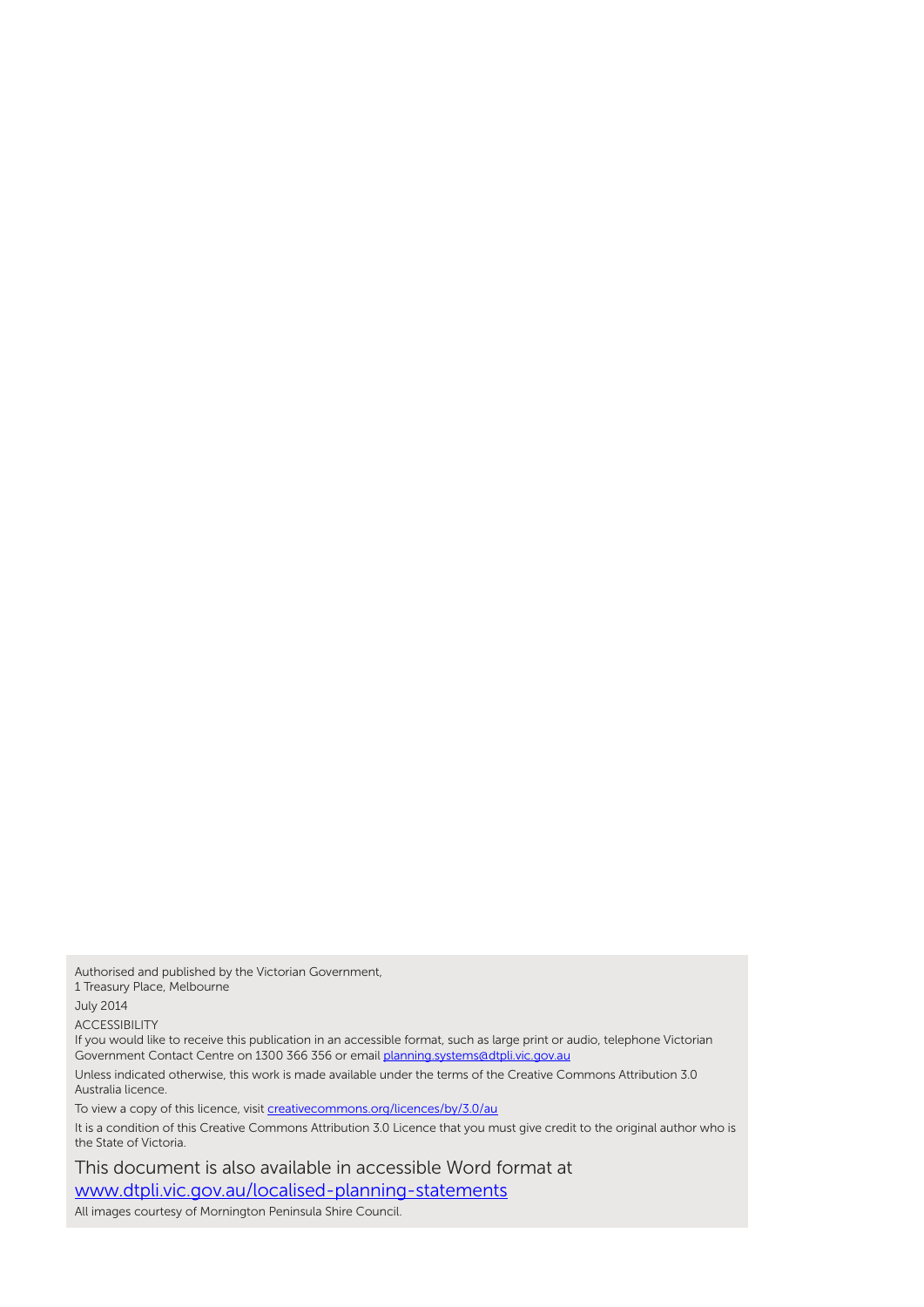## INTRODUCTION

## The role and value of the Mornington Peninsula to the State of Victoria

The Mornington Peninsula will be planned as an area of special character and importance with a role clearly distinct from and complementary to metropolitan Melbourne and designated growth areas.

The Mornington Peninsula is one of Melbourne's greatest assets, characterised by contained townships, a substantial and diverse local economy, and areas of national and international conservation significance. The Mornington Peninsula is critical to the future liveability, sustainability and prosperity of the wider metropolitan region.

As an area near to, but with a role distinct from, the growing metropolitan area there are ever increasing pressures and demands placed on the Mornington Peninsula. For this reason it is necessary to put in place clear policy directions for the long term benefit of both local communities and the wider Melbourne population.

This includes:

- recognising, maintaining and enhancing the special values of the Mornington Peninsula
- appreciating the existing diversity and delicate balance of land-use which has been carefully planned over a long period on the Mornington Peninsula and the economic, social and environmental benefits of maintaining this balance
- providing for a clear separation of the Mornington Peninsula from metropolitan Melbourne, preventing expansion of the metropolitan area onto the Peninsula and maintaining the current settlement patterns
- expressing the planning priorities for the Mornington Peninsula which are different from and complementary to those which apply in other areas
- • integrating environmental, social and economic considerations
- • supporting a strong land-use planning framework, providing certainty for landowners and the community over time.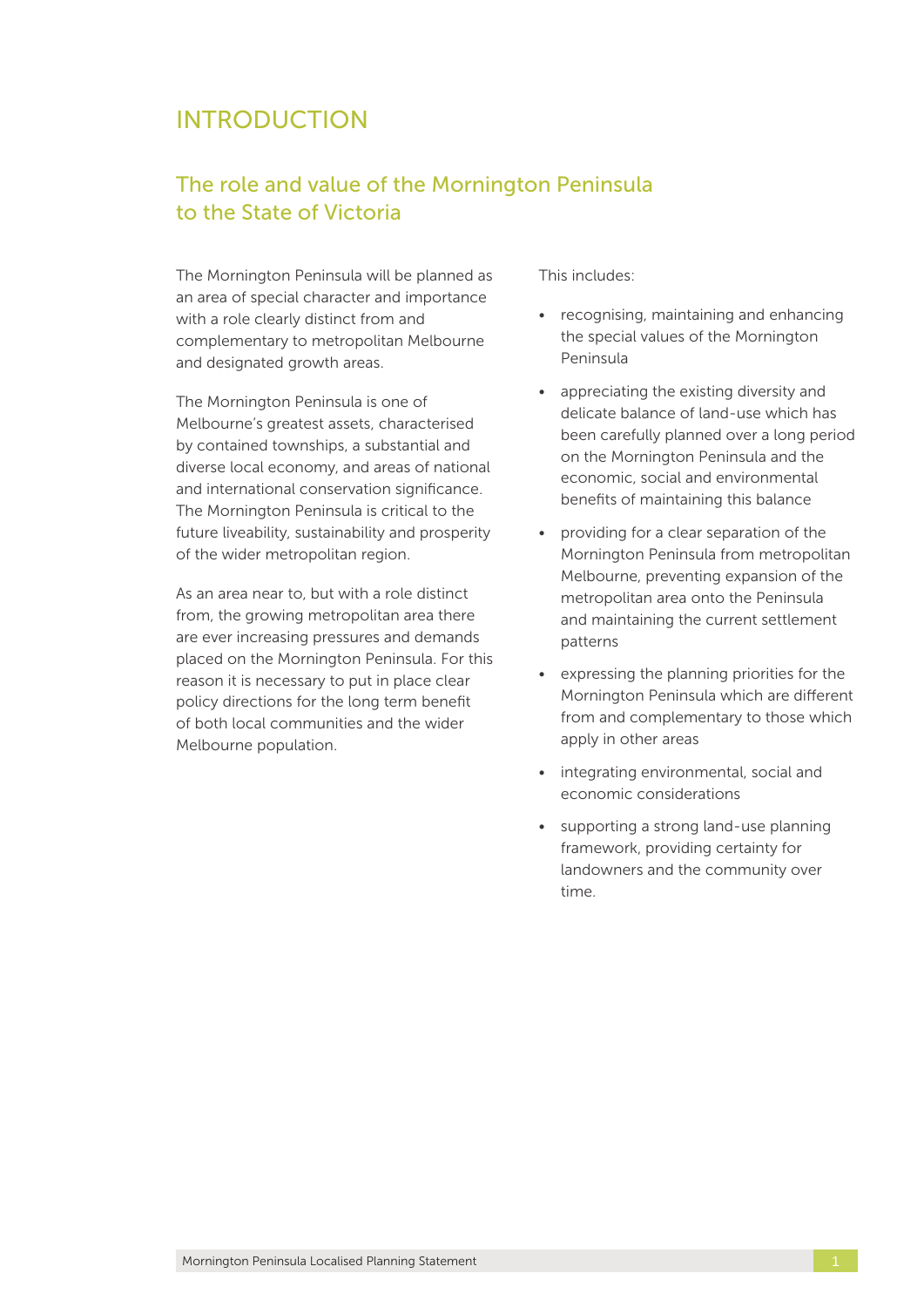# MORNINGTON PENINSULA LOCALISED PLANNING STATEMENT POLICY AREA

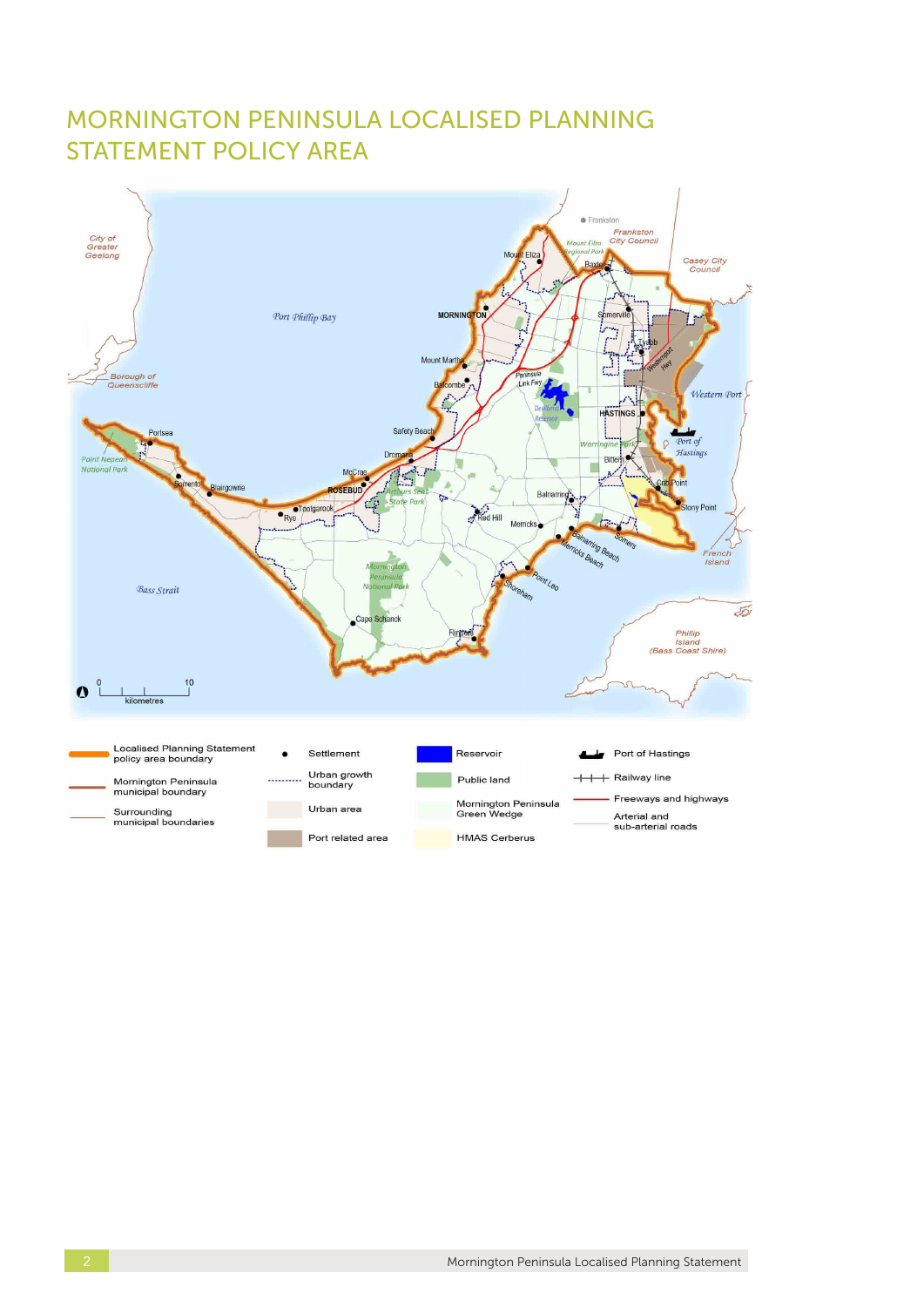# THE PLANNING STATEMENT

## Integrated planning

## **Objective**

To recognise that maintaining the special values of the Mornington Peninsula is dependent on integrated and balanced planning, involving all agencies and having regard to the needs and aspirations of current and future generations.

- 1. Planning for the Mornington Peninsula will be directed towards the planning and management necessary to achieve the following objectives:
	- Sustaining the economic, social and environmental contributions of the Peninsula to the metropolitan region.
	- • Maintaining and enhancing the character and role of the settlements, towns and villages on the Mornington Peninsula, both individually and as part of a hierarchy of settlements, and to effectively managing future change.
	- • Conservation and enhancement of natural systems and biodiversity.
	- Providing for recreational demand based primarily on the experience and enjoyment of the natural and cultural values of the Mornington Peninsula.
	- Protecting coastal areas for their special recreational, community and conservation values.
	- • Promoting sustainable agricultural use of rural land.
- Providing for a world class port on Western Port, designed and operated in accordance with best practice and to the highest environmental standards, and supported by effective freight infrastructure and buffer areas to avoid impact on adjoining townships.
- • Providing for engagement and involvement of the community in shaping long term decisions.
- 2. This planning policy will guide decision making on the Mornington Peninsula by every Department, Public Authority, Council and Responsible Authority.
- 3. Planning for the Mornington Peninsula will take into account the interests of both the Victorian community as a whole and the particular needs and interests of the Peninsula's local communities and will have regard to the impact on both current and future generations.
- 4. The Mornington Peninsula will not accommodate major population growth and the existing Urban Growth Boundary and Green Wedge rural area will be maintained.
- 5. Urban development, including residential and low density residential development in whatever form, will be limited to areas within the Urban Growth Boundary.
- 6. The significance of the Mornington Peninsula as part of the Western Port Biosphere will be recognised and given effect.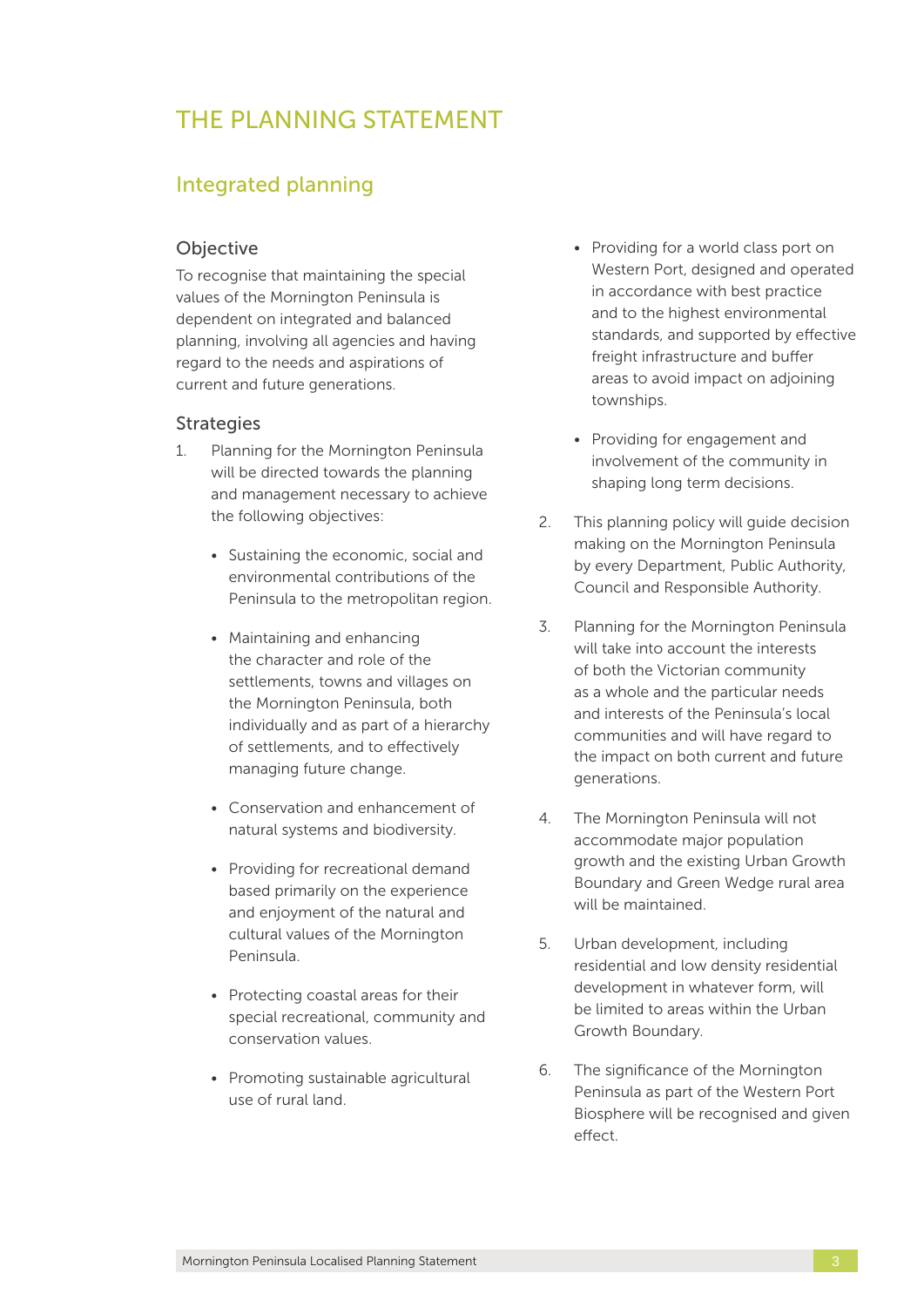- 7. The establishment of a strong and consistent overall policy framework for future land use and development is essential, including the use of mandatory controls and standards where necessary, due to the particular pressures on the Peninsula's rural landscapes, coasts, towns and villages, and the risk of unintended and unplanned change through cumulative impacts.
- 8. The development of old and inappropriate subdivisions will be prevented and a resolution sought for these areas consistent with current planning objectives, including consideration of restructuring to facilitate appropriate forms of development in some areas.
- 9. Sustainability in the context of this Statement will be considered in terms of the economic, social and environmental dimensions of land use and development, and their interaction. Sustainability and stewardship will be guiding principles, ensuring that the resources of the Mornington Peninsula are used in such a way that the value of these resources, in the broadest sense, is maintained for current and future generations.
- 10. State of the Environment reporting or other appropriate monitoring frameworks will be established to evaluate the effectiveness of this policy statement in achieving the intended aims and to ensure an appropriate and timely response to emerging issues.

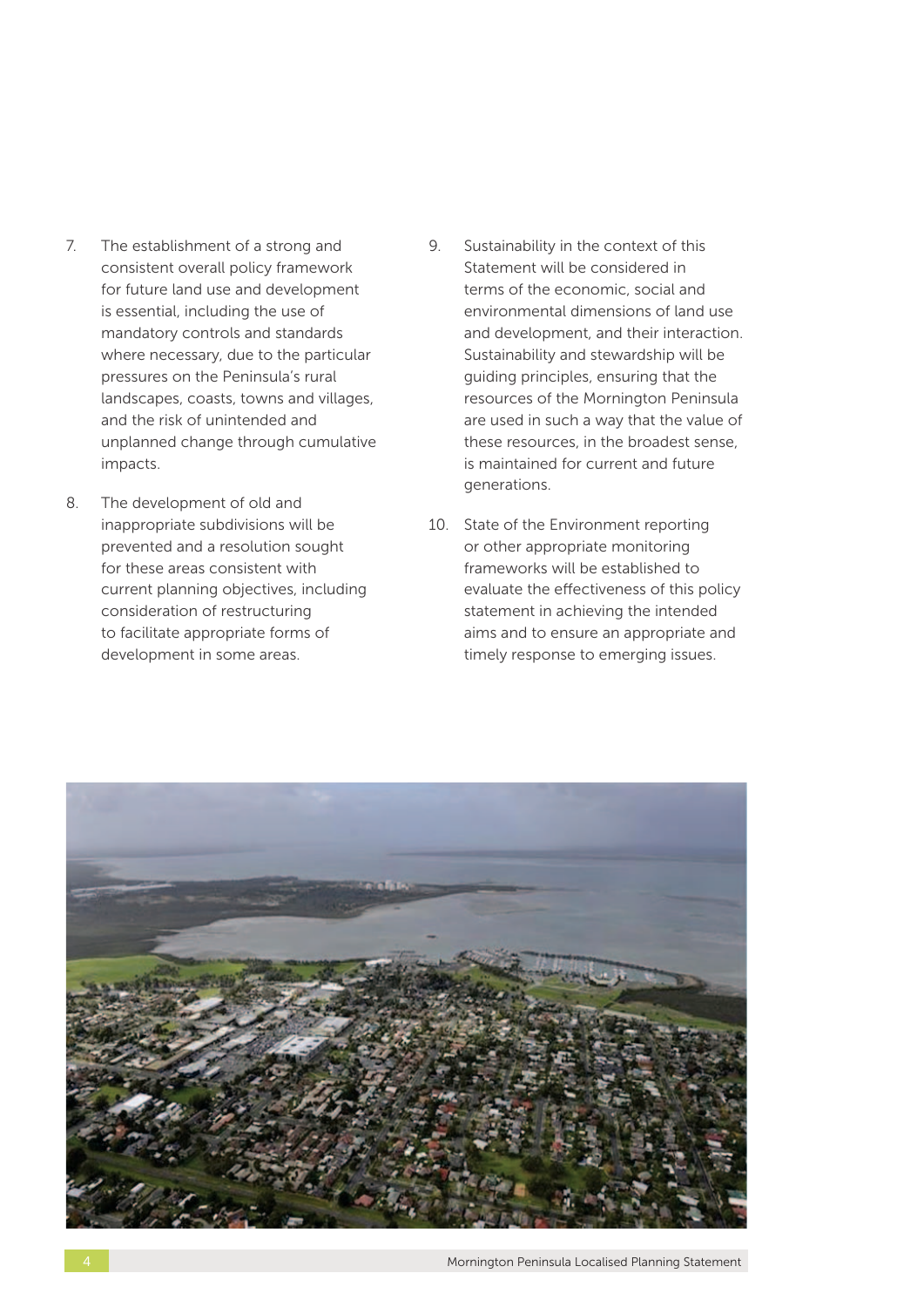## Conservation of natural systems and biodiversity

## **Objective**

To ensure conservation of natural systems and biodiversity on the Mornington Peninsula.

- 11. The natural systems of the Mornington Peninsula, on both public and privately owned land, will be conserved and managed for their habitat and biodiversity values and to maintain and enhance the experience of natural environment. This will include the conservation of areas of significant flora and fauna value and sites of geological significance.
- 12. Planning for the Mornington Peninsula will be directed towards maintaining and increasing biodiversity and increasing the resilience of natural systems. Where the development of land requires environmental offsets these will be provided on the Mornington Peninsula and in the local area where appropriate.
- 13. Planning for the coast will recognise that this is an inherently dynamic environment, and that it is important to clearly identify the role and function of different sections of coast, consistent with the environmental capacity of different areas, and to ensure public investment to support the recreational demands on the coast in appropriate areas to maintain and enhance the coastal experience.
- 14. Maintenance of environmental quality and protection against pollution and degradation of every description will be primary considerations.
- 15. Planning for the area will take into account information from scientific studies and other research into the area and adjacent bays and catchments.
- 16. The proper consideration of environmental risks, including bushfire, erosion and inundation will be included in all planning decisions.
- 17. Careful consideration of the environmental implications and other impacts of all proposed development will be carried out, in accordance with the scale and type of each proposal and in consultation with appropriate authorities on the need for and form of environmental assessment studies that may be required.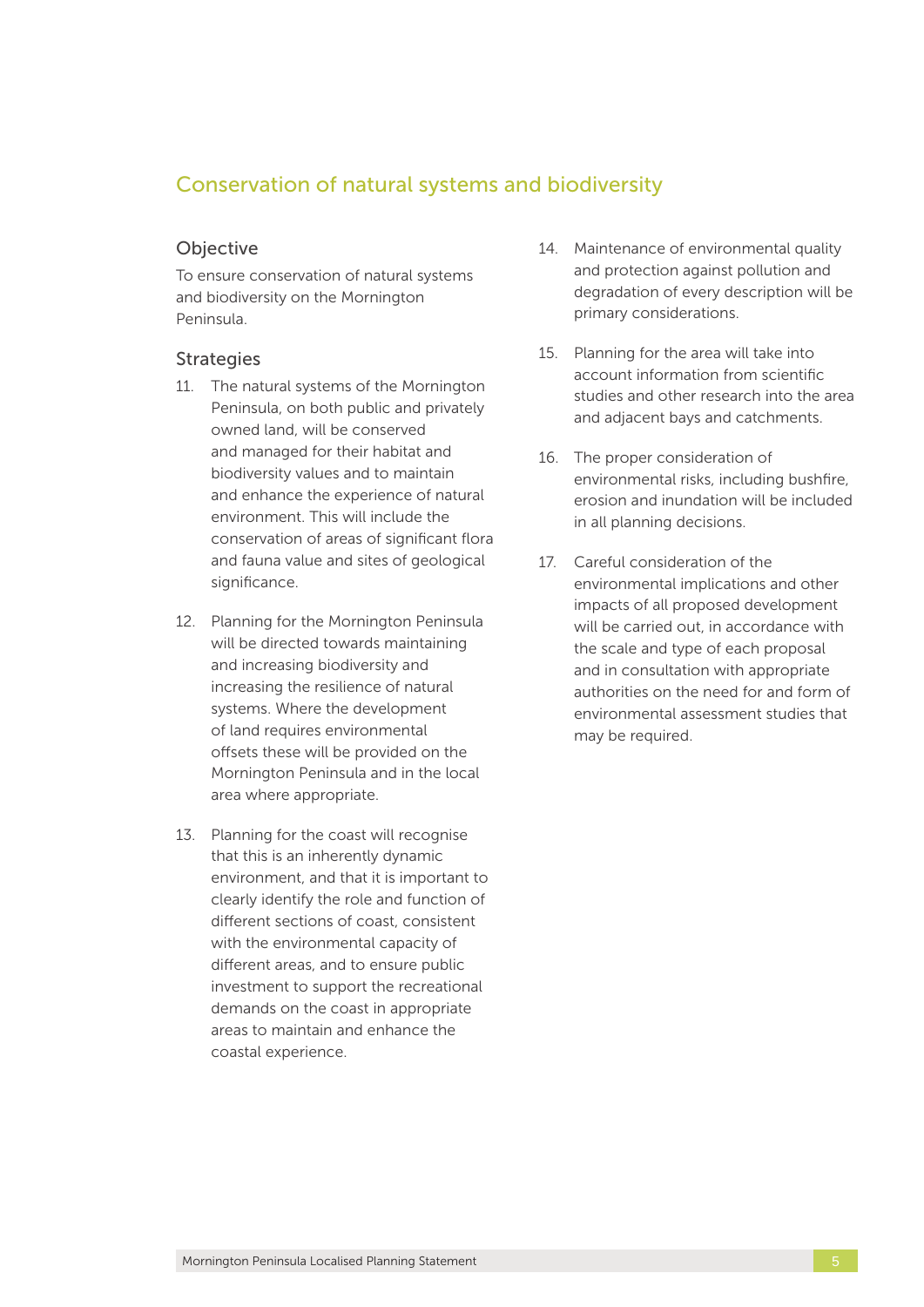## Protecting the character and role of the settlements, towns and villages

## Objective

To protect the role and character of the Mornington Peninsula's settlements, towns and villages.

#### **Strategies**

- 18. The hierarchy of settlements on the Mornington Peninsula will be recognised and maintained, with provisions to reinforce the distinction between major activity centres and other townships through appropriate density, height and built form controls and provisions to avoid out of centre commercial development. For the purposes of commercial centre planning the Mornington Peninsula will be considered separate from metropolitan Melbourne.
- 19. The townships of the Mornington Peninsula are expected to accommodate at most moderate and generally low levels of housing growth, with many smaller towns and villages intended to accommodate very limited further development. Special regard should be given to the provision for appropriate housing growth in the Western Port area, having regard to employment growth over time associated with the further development of the Port of Hastings and the opportunities this provides.
- 20. Development within the Urban Growth Boundary, whether within residential, commercial or other areas, will be of a type and scale that maintains the existing valued character of each town or settlement, or supports a change to a preferred future character that is clearly established through community consultation and the adoption of a relevant local area plan. In the

assessment of any planning permit application, priority will be given to any local character statement or policy adopted by the responsible authority.

- 21. The character and functions of the towns and villages will be protected and there will be no linear development between towns along the coast or expansion into the areas between townships. Development within each settlement will only be of a scale and character appropriate to the role, function and location of that settlement.
- 22. Future planning for the settlements on the Peninsula will be based on principles of good design, Integrated Local Area Planning and Environmentally Sustainable Development, all in accordance with the character, scale, role and functions of each settlement, including:
	- a) ensuring a proper balance and coordination between increases in housing and population and access to employment, services, health and education facilities, open space, parkland and other infrastructure that meets the needs of the community
	- b) provision for commercial development, tourism and other activities that contribute to the development of local employment opportunities, the vitality of town centres and the economic wellbeing and prosperity of the community, and located to reinforce the role of different townships and activity centres on the Peninsula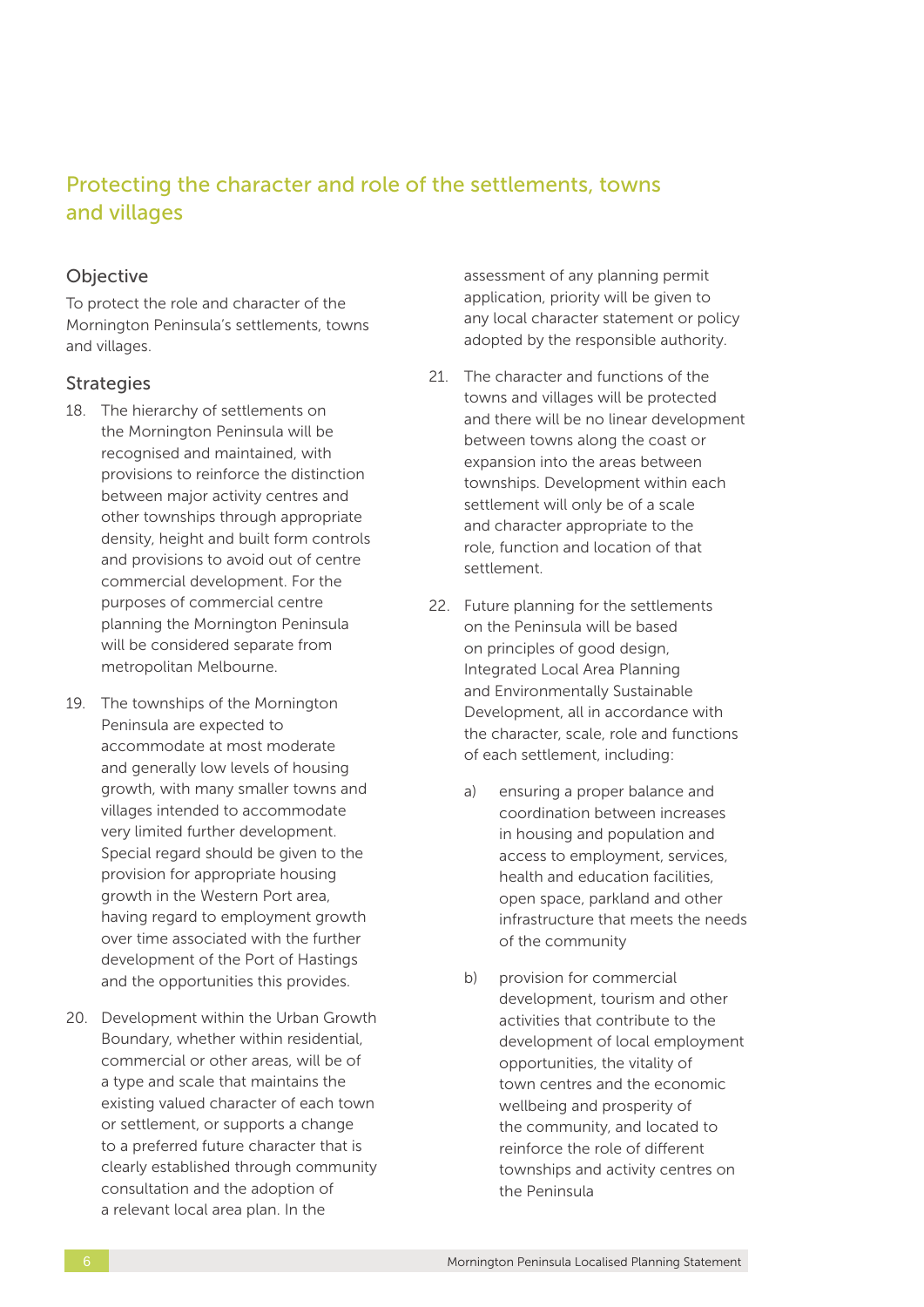- c) integration of transport, access and land use planning
- d) the provision of appropriate drainage, sewerage and other infrastructure to manage the impact of human settlement and activity on the environment
- e) careful attention to achieving good design which responds to and is appropriate to the character and function of the particular place, including consideration of built form and scale, access and connectivity, environmentally sensitive design, heritage, streetscape and landscape values, including the retention of vegetation where this is a key element of township character
- f) consideration and protection of the heritage values of each township.

23. Having regard to the important relationship between coastal Crown land and the townships and settlements of the Mornington Peninsula, and the increasing demand for recreation on the coast, the principle of net community benefit will be given priority in the consideration of applications for the use of coastal Crown land in identified coastal activity nodes.

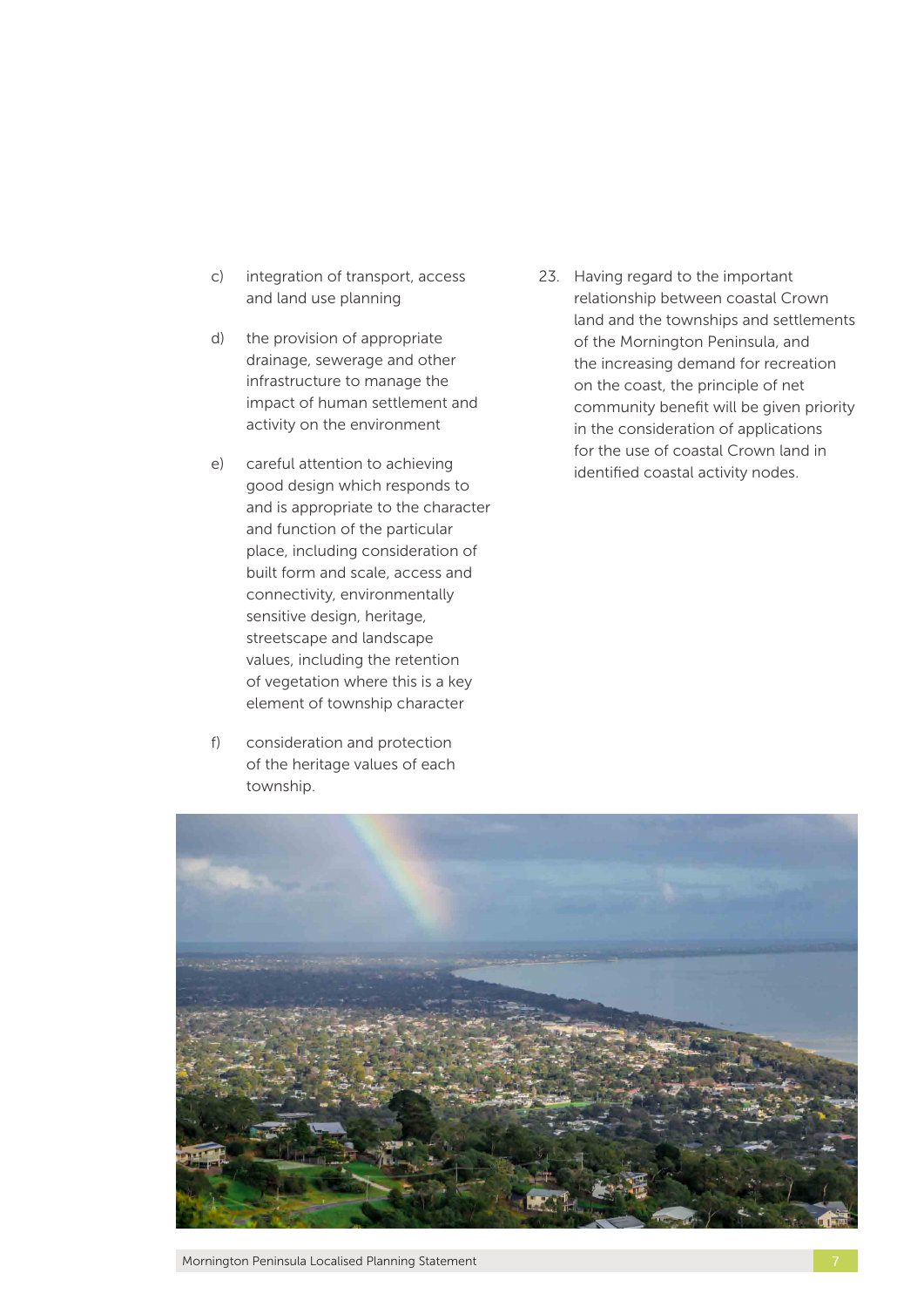## Protecting landscape and cultural values

## Objective

To protect landscape and cultural values.

- 24. Areas of special character, beauty and significance, including areas of strategic importance necessary to maintain the sense of separation between townships, will be designated and protected.
- 25. The character of the Peninsula's rural area, rural landscapes, coastlines and seascapes will be protected, including:
	- a) conservation of sites and areas of historic, scientific and cultural value
	- b) provisions to ensure the appropriate siting and appearance of buildings and works
	- c) provisions to prevent intrusive commercial development, including service stations and signage on major roads.
- 26. All development will be designed to respect and, where possible, enhance the natural environment, the rural landscape and scenic values of the Green Wedge.
- 27. Roads and access routes will be classified, with appropriate planning provisions to protect the safety, function and amenity of each route according to its role.
- 28. Extractive industries will be contained to carefully limited works and sites.

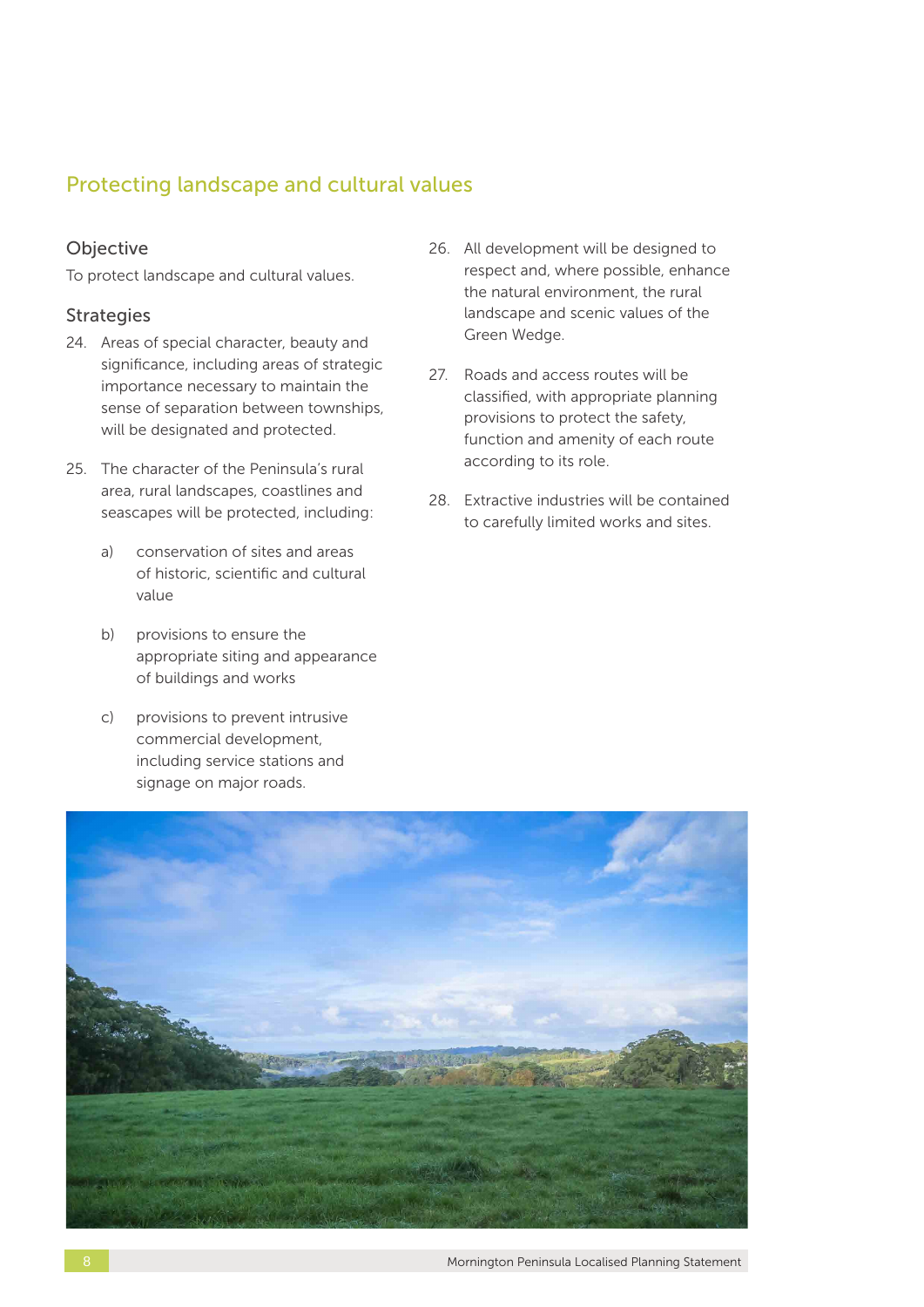## Providing for sustainable agriculture

### Objective

To recognise and protect the value of the Mornington Peninsula for agriculture and to support and encourage sustainable agricultural land use.

- 29. Due account will be given to the value of the Mornington Peninsula for agriculture and other rural pursuits and to the role of primary producers and other land managers.
- 30. Planning for the Peninsula will recognise the opportunities to combine agricultural land use at all scales with provision for conservation of environmental systems, recreation and agri-tourism.
- 31. Subdivision of rural land must be strictly limited to avoid further fragmentation and to ensure that the intensity of land use and development is appropriate to the agricultural capacity and natural attributes of the land and to the protection of the environment and landscape. The re-subdivision of land will only be approved on the basis of a clear proposal to improve land management and to avoid adverse impact on landscape values.
- 32. The use of land for rural living will be managed to limit the impact on the sustainable agricultural use of land and to ensure recognition of the need of farms to operate without excessive constraint in a rural environment.
- 33. The residential occupation of rural land in the Green Wedge will be linked to and conditional upon measures to limit:
	- a) the impacts on agriculture, biodiversity, cultural heritage significance and landscape character
	- b) the impact of the proposed dwelling on both the existing and potential use of adjoining rural land.
- 34. The residential occupation of rural land in the Green Wedge will be linked to and conditional upon the occupiers clear recognition and acceptance of the potential for agricultural use of nearby land to affect future amenity and a clear proposal to ensure a positive contribution to the objectives of sustainable agriculture, or the protection and enhancement of heritage, biodiversity and landscape values, or some combination of these goals consistent with the values, opportunities and constraints of each site.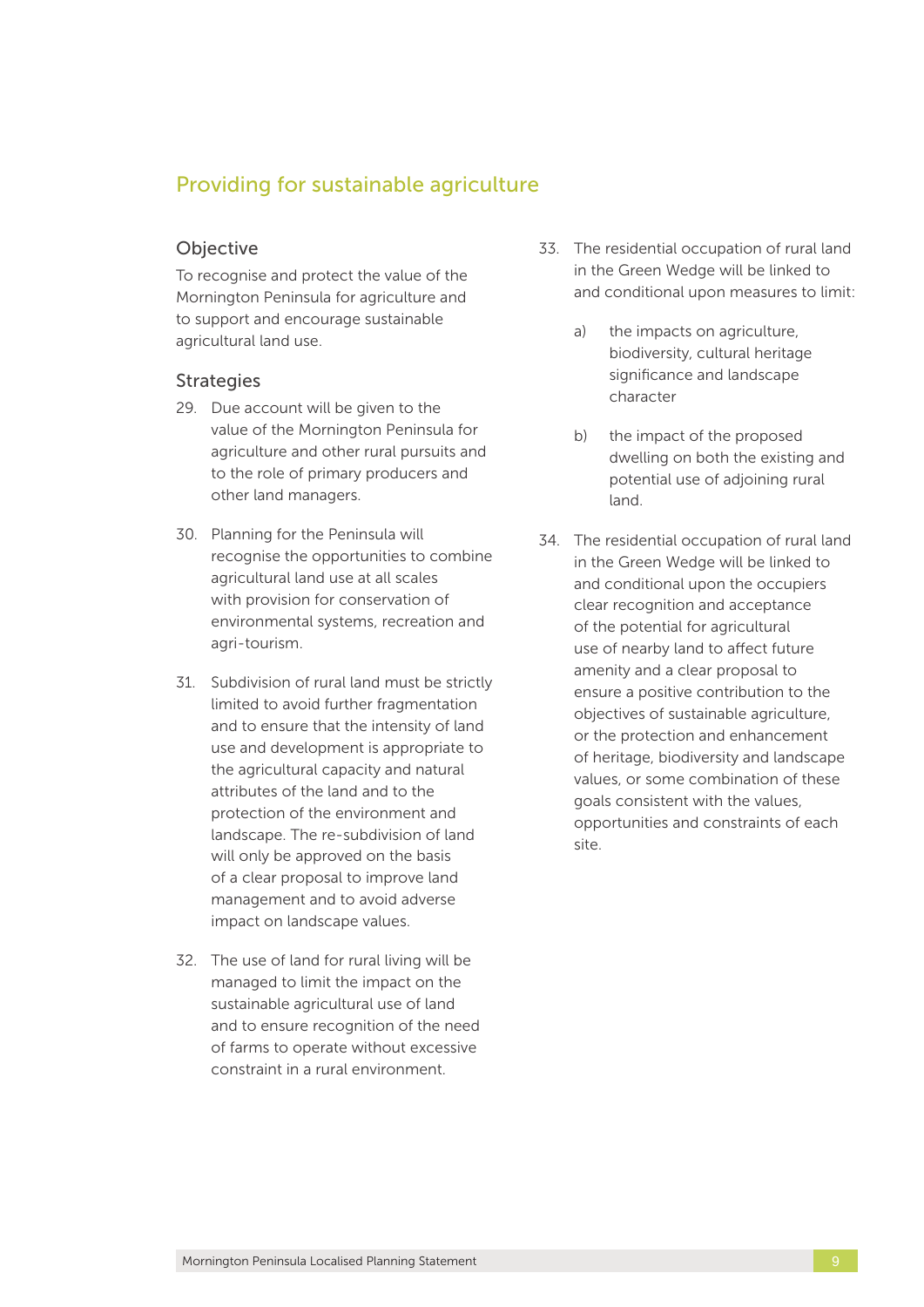## Provision for recreation and tourism

## **Objective**

To recognise and protect the recreational role of the Mornington Peninsula and to make provision for appropriate tourism based use and development.

- 35. The recreational role of the Peninsula, with particular emphasis on the experience of the natural environment and opportunities for outdoor and unstructured recreation, will be maintained by protecting the qualities of its natural environments, landscapes and cultural heritage.
- 36. Appropriate recreational activities will be supported, particularly where these promote understanding of, cultivate interest in, or are directly associated with rural pursuits, cultural heritage or the environment in its natural state.
- 37. The value of tourism, including eco-tourism and agri-tourism will be recognised and supported in appropriate locations. In rural Green Wedge areas tourism based development will play a complementary role to the primary values of the rural Peninsula, being biodiversity, agriculture and landscape. In rural Green Wedge areas tourism based developments of a kind, scale and location appropriate to the natural environment and rural character of the Peninsula will be considered provided:
	- a) they operate in conjunction with and support significant agricultural, recreational or conservation activity on the land, and
	- b) there is sufficient on site buffer provided to avoid constraining the use of adjacent land.
- 38. Planning for the Mornington Peninsula will include provision to specify minimum requirements for sites and activities associated with tourism based development to ensure long term protection of the landscape, conservation and agricultural values of the Mornington Peninsula.
- 39. Support for larger scale tourism based development in appropriate locations within the rural Green Wedge area will be considered on the basis of substantial strategic justification, will be subject to comprehensive design and environmental impact assessment, must maintain a low overall development footprint and will need to demonstrate substantial net community benefit.
- 40. Use and development, which by its intensity or form would result in defacto urbanisation of the rural or coastal landscape, including large scale caravan park or mobile home based developments, will not be permitted.
- 41. Planning will consider the need for infrastructure and facilities to support the recreational role of the Peninsula, to improve the ability to meet the demands of visitors and reduce the impact of recreational use on environmental systems, the coast and township areas.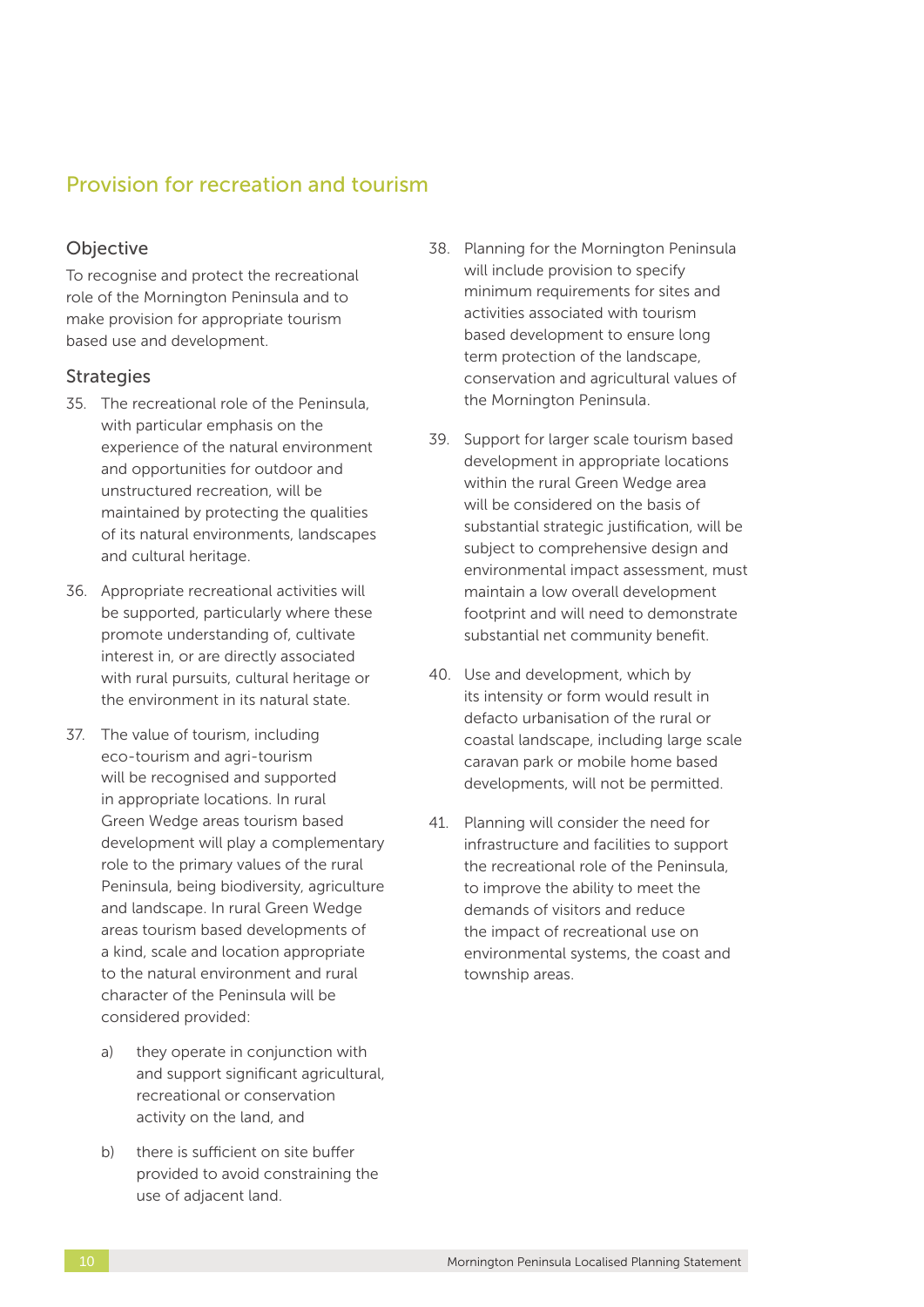## Planning for the port area

#### **Objective**

To ensure the appropriate use and development of the Hastings port area and adjacent hinterland.

- 42. Planning will ensure the appropriate development of the Hastings port area and adjacent hinterland, having particular regard to the need to maintain the value of this area for selected port and port related industrial purposes which depend upon or gain significant economic advantage from proximity to natural deep water channels, and including the exclusion of further land subdivision within the port area pending determination of proper future use.
- 43. Planning will provide for the protection of the important values and resources of Western Port and its land catchment having regard to the importance of recreation, nature conservation and tourism. These will be major considerations in the planning and management of the area for port and port related industrial purposes.
- 44. Port and port related industrial development, including major transport routes will be physically and visually separated from township residential areas by the establishment of substantial landscaped rural buffers. Land at Crib Point will not be used for port purposes or port related uses which are likely to generate significant volumes of heavy vehicle movement on local roads or through towns and villages.
- 45. Residential development in the port planning area will be strictly limited and contained to selected existing township areas within the existing Urban Growth Boundary.
- 46. Port and port related industrial development will be carefully designed to limit environmental and visual impacts. Development controls will ensure a high standard of design and substantial onsite landscaped buffer areas for port related industrial facilities.
- 47. Major port and port related development will occur within the framework provided by an approved Port Area Strategic Plan and Port Development Plan.